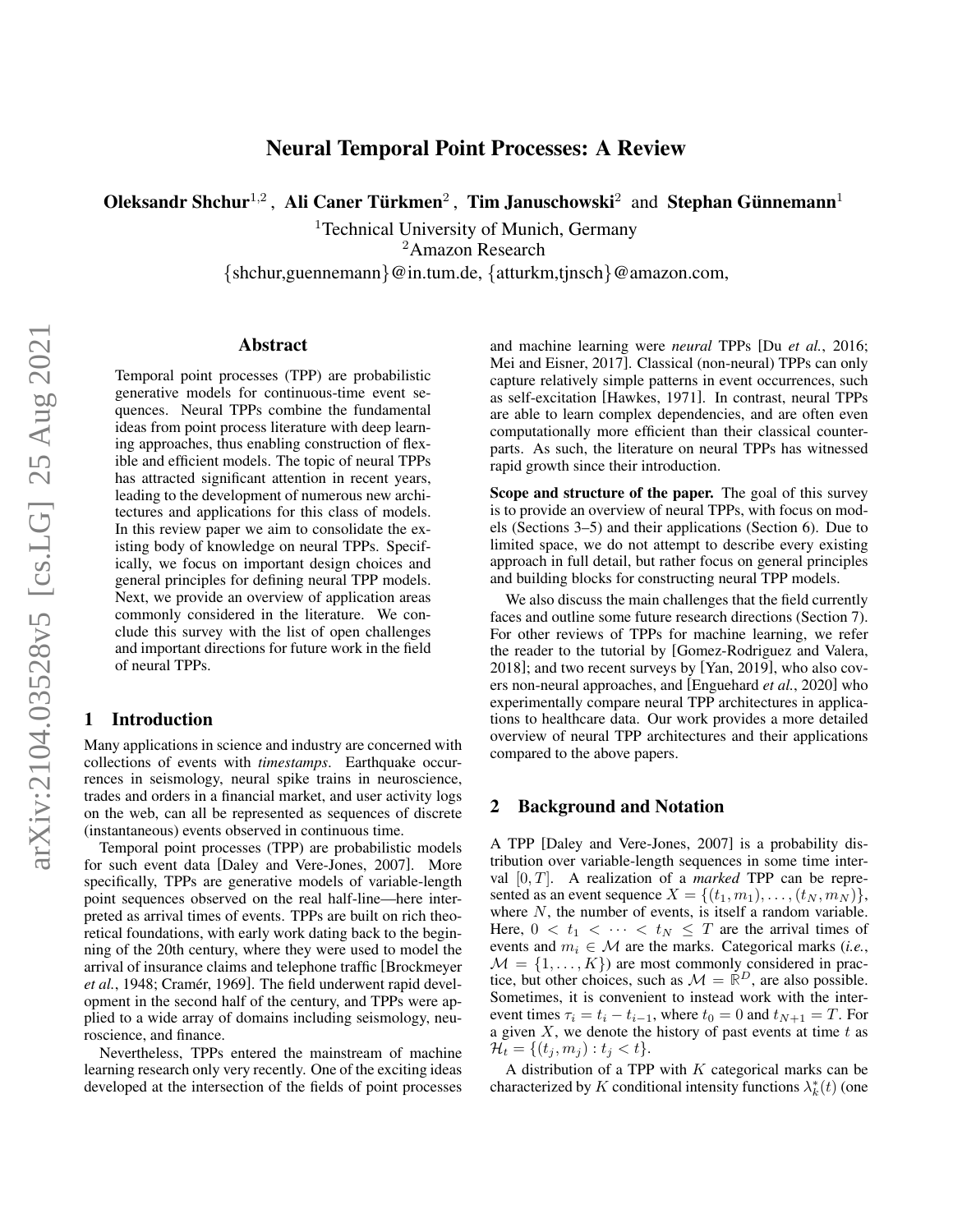<span id="page-1-1"></span>

Figure 1: Schematic representation of an autoregressive neural TPP model.

for each mark  $k$ ) that are defined as

$$
\lambda_k^*(t) = \lim_{\Delta t \downarrow 0} \frac{\Pr(\text{event of type } k \text{ in } [t, t + \Delta t) | \mathcal{H}_t)}{\Delta t}, \quad (1)
$$

where the ∗ symbol is used as a shorthand for conditioning on the history  $\mathcal{H}_t$ . Note that the above definition also applies to unmarked TPPs if we set  $K = 1$ . While the conditional intensity is often mentioned in the literature, it is not the only way to characterize a TPP—we will consider some alternatives in the next section.

### <span id="page-1-0"></span>3 Autoregressive Neural TPPs

Neural TPPs can be defined as autoregressive models, as done in the seminal work by [Du *et al.*[, 2016\]](#page-7-3). Such autoregressive TPPs operate by sequentially predicting the time and mark of the next event  $(t_i, m_i)$ . Usually, we can decompose this procedure into 3 steps (see Figure [1\)](#page-1-1):

- 1. Represent each event  $(t_j, m_j)$  as a feature vector  $y_j$ .
- 2. Encode the history  $\mathcal{H}_{t_i}$  (represented by a sequence of feature vectors  $(\mathbf{y}_1, \dots, \mathbf{y}_{i-1})$  into a fixed-dimensional history embedding  $h_i$ .
- 3. Use the history embedding  $h_i$  to parametrize the conditional distribution over the next event  $P_i(t_i, m_i | \mathcal{H}_{t_i})$ .

We will now discuss each of these steps in more detail.

#### 3.1 Representing Events as Feature Vectors

First, we need to represent each event  $(t_j, m_j)$  as a feature vector  $y_i$  that can then be fed into an encoder neural network (Section [3.2\)](#page-1-2). We consider the features  $y_j^{\text{time}}$  based on the arrival time  $t_j$  (or inter-event time  $\tau_j$ ) and  $\mathbf{y}_j^{\text{mark}}$  based on the mark  $m_j$ . The vector  $y_j$  is obtained by combining  $y_j^{\text{time}}$  and  $y_j^{\text{mark}}$ , *e.g.*, via concatenation.

**Time features**  $y_j^{\text{time}}$ . Earlier works used the inter-event time  $\tau_i$  or its logarithm  $\log \tau_i$  as the time-related feature [\[Du](#page-7-3) *et al.*[, 2016;](#page-7-3) Omi *et al.*[, 2019\]](#page-8-1). Recently, [Zuo *et al.*[, 2020\]](#page-8-2) and [Zhang *et al.*[, 2020a\]](#page-8-3) proposed to instead obtain features from  $t_i$  using trigonometric functions, which is based on positional encodings used in transformer language models [\[Vaswani](#page-8-4) *et al.*[, 2017\]](#page-8-4).

Mark features  $y_j^{\text{mark}}$ . Categorical marks are usually encoded with an embedding layer [Du *et al.*[, 2016\]](#page-7-3). Real-valued marks

<span id="page-1-3"></span>can be directly used as  $y_j^{\text{mark}}$ . This ability to naturally handle different mark types is one of the attractive properties of neural TPPs (compared to classical TPP models).

#### <span id="page-1-2"></span>3.2 Encoding the History into a Vector

The core idea of autoregressive neural TPP models is that event history  $\mathcal{H}_{t_i}$  (a variable-sized set) can be represented as a *fixed-dimensional* vector  $h_i$  [Du *et al.*[, 2016\]](#page-7-3). We review the two main families of approaches for encoding the past events  $(y_1, \ldots, y_{i-1})$  into a history embedding  $h_i$  next.

**Recurrent encoders** start with an initial hidden state  $h_1$ . Then, after each event  $(t_i, m_i)$  they update the hidden state as  $h_{i+1} = \text{Update}(h_i, y_i)$ . The hidden states  $h_i$  are then used as the history embedding. The Update function is usually implemented based on the RNN, GRU or LSTM update equations [Du *et al.*[, 2016;](#page-7-3) Xiao *et al.*[, 2017b\]](#page-8-5).

The main advantage of recurrent models is that they allow us to compute the history embedding  $h_i$  for all N events in the sequence in  $O(N)$  time. This compares favorably even to classical non-neural TPPs, such as the Hawkes process, where the likelihood computation in general scales as  $O(N^2)$ . One downside of recurrent models is their inherently sequential nature. Because of this, such models are usually trained via truncated backpropagation through time, which only provides an approximation to the true gradients [\[Sutskever, 2013\]](#page-8-6).

Set aggregation encoders directly encode the feature vectors  $(y_1, \ldots, y_{i-1})$  into a history embedding  $h_i$ . Unlike recurrent models, here the encoding is done independently for each i. The encoding operation can be defined, *e.g.*, using self-attention [Zuo *et al.*[, 2020;](#page-8-2) Zhang *et al.*[, 2020a\]](#page-8-3). It is postulated that such encoders are better at capturing longrange dependencies between events compared to recurrent encoders. However, more thorough evaluation is needed to validate this claim (see Section [7\)](#page-5-0). On the one hand, set aggregation encoders can compute  $h_i$  for each event in parallel, unlike recurrent models. On the other hand, usually the time of this computation scales as  $O(N^2)$  with the sequence length  $N$ , since each  $h_i$  depends on all the past events (and the model does not have a Markov property). This problem can be mitigated by restricting the encoder to only the last L events  $(y_{i-L},...,y_{i-1})$ , thus reducing the time complexity to  $O(NL)$ .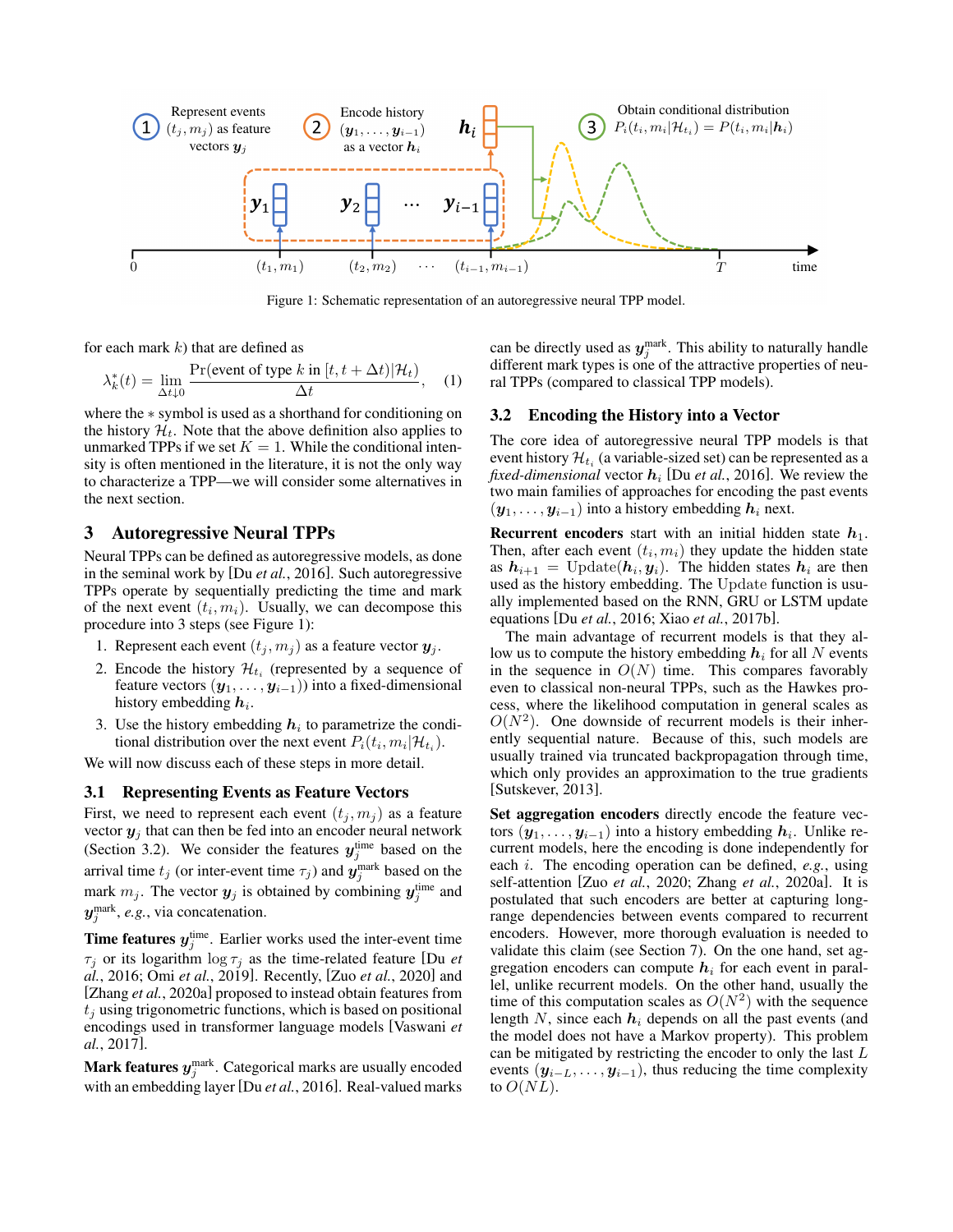#### <span id="page-2-1"></span>3.3 Predicting the Time of the Next Event

For simplicity, we start by considering the unmarked case and postpone the discussion of marked TPPs until the next section. An autoregressive TPP models the distribution of the next *arrival* time  $t_i$  given the history  $\mathcal{H}_{t_i}$ . This is equivalent to considering the distribution of the next *inter-event* time  $\tau_i$  given  $\mathcal{H}_{t_i}$ , which we denote as  $P_i^*(\tau_i)$ .<sup>[1](#page-2-0)</sup> The distribution  $P_i^*(\tau_i)$  can be represented by any of the following functions:

- 1. probability density function  $f_i^*(\tau_i)$
- 2. cumulative distribution function  $F_i^*(\tau_i) = \int_0^{\tau_i} f_i^*(u) du$
- 3. survival function  $S_i^*(\tau_i) = 1 F_i^*(\tau_i)$
- 4. hazard function  $\phi_i^*(\tau_i) = f_i^*(\tau_i)/S_i^*(\tau_i)$
- 5. cumulative hazard function  $\Phi_i^*(\tau_i) = \int_0^{\tau_i} \phi_i^*(u) du$ .

In an autoregressive neural TPP, we pick a parametric form for one of the above functions and compute its parameters using the history embedding  $h_i$ . For example, the conditional PDF  $f_i^*$  might be obtained as

$$
f_i^*(\tau_i) = f(\tau_i | \boldsymbol{\theta}_i), \quad \text{where} \quad \boldsymbol{\theta}_i = \sigma(\boldsymbol{W}\boldsymbol{h}_i + \boldsymbol{b}). \quad (2)
$$

Here  $f(\cdot|\boldsymbol{\theta})$  is some parametric density function over  $[0,\infty)$  $(e.g.,$  exponential density) and  $W$ ,  $b$  are learnable parameters. A nonlinear function  $\sigma(\cdot)$  can be used to enforce necessary constraints on the parameters, such as non-negativity.

The chosen parametric function should satisfy certain constraints. First, the inter-event times  $\tau_i$  are by definition strictly positive, so it should hold that  $\int_{-\infty}^{0} f_i^*(u) du = 0$  or, equivalently,  $\Phi_i^*(0) = 0$ . Second, a reasonable default for many applications is to assume that the TPP is *non-terminating*, which means that the next event  $t_i$  will arrive eventually with probability one [\[Rasmussen, 2011\]](#page-8-7). This corresponds to the constraint  $\int_0^\infty f_i^*(u)du = 1$  or  $\lim_{\tau \to \infty} \Phi_i^*(\tau) = \infty$ . The alternative case—a *terminating* point process—means that with a probability  $\pi > 0$  no new events will arrive after  $t_{i-1}$ . This corresponds to the statement  $\int_0^\infty f_i^*(u)du = 1 - \pi$  or, equivalently,  $\lim_{\tau \to \infty} \Phi_i^*(\tau) = -\log \pi$ .

Specifying one of the functions  $(1) - (5)$  listed above uniquely identifies the conditional distribution  $P_i^*(\tau_i)$ , and thus the other four functions in the list. This, however, does not mean that choosing which function to parametrize is unimportant. In particular, some choices of the hazard function  $\phi_i^*$  cannot be integrated analytically, which becomes a problem when computing the log-likelihood (as we will see in Section [5\)](#page-3-0). In contrast, it is usually trivial to obtain  $\phi_i^*$ from any parametrization of  $\Phi_i^*$ , since differentiation is easier than integration [Omi *et al.*[, 2019\]](#page-8-1). More generally, there are three important aspects that one has to keep in mind when specifying the distribution  $P_i^*(\tau_i)$ :

- *Flexibility:* Does the given parametrization of  $P_i^*(\tau_i)$ allow us to approximate any distribution, *e.g.*, a multimodal one?
- *Closed-form likelihood:* Can we compute either the CDF  $\overline{F}_i^*$ , SF  $S_i^*$  or CHF  $\Phi_i^*$  analytically? These functions are involved in the log-likelihood computation (Section [5\)](#page-3-0), and therefore should be computed in closed

form for efficient model training. Approximating these functions with Monte Carlo or numerical quadrature is slower and less accurate.

• *Closed-form sampling:* Can we draw samples from  $P_i^*(\tau_i)$  analytically? In the best case, this should be done with inversion sampling [\[Rasmussen, 2011\]](#page-8-7), which requires analytically inverting either  $F_i^*$ ,  $S_i^*$  or  $\Phi_i^*$ . Inverting these functions via numerical root-finding is again slower and less accurate. Approaches based on thinning [\[Ogata, 1981\]](#page-7-8) are also not ideal, since they do not benefit from parallel hardware like GPUs. Moreover, closedform inversion sampling enables the reparametrization trick [\[Mohamed](#page-7-9) *et al.*, 2020], which allows us to train TPPs using sampling-based losses (Section [5.2\)](#page-4-1).

Existing approaches offer different trade-offs between the above criteria. For example, a simple unimodal distribution offers closed-form sampling and likelihood computation, but lacks flexibility [Du *et al.*[, 2016\]](#page-7-3). One can construct more expressive distributions by parametrizing the cumulative hazard Φ ∗ i either with a mixture of kernels [\[Okawa](#page-7-10) *et al.*, 2019; Zhang *et al.*[, 2020b;](#page-8-8) Soen *et al.*[, 2021\]](#page-8-9) or a neural network [Omi *et al.*[, 2019\]](#page-8-1), but this will prevent closed-form sampling. Specifying the PDF  $f_i^*$  with a mixture distribution  $\left[$ Shchur *et al.*[, 2020a\]](#page-8-10) or  $\Phi_i^*$  with invertible splines  $\left[$ Shchur *et al.*[, 2020b\]](#page-8-11) allows to define a flexible model where both sampling and likelihood computation can be done analytically. Finally, parametrizations that require approximating  $\Phi_i^*$  via Monte Carlo integration are less efficient and accurate than all of the above-mentioned approaches [Omi *et al.*[, 2019\]](#page-8-1).

Recently, [Soen *et al.*[, 2021\]](#page-8-9) have proved that several autoregressive neural TPP models are capable of approximating any other TPP model arbirarily well. However, in practice such flexible parametrizations listed above might be more difficult to train or more prone to overfitting. Therefore, the choice of the parametrization remains an important modeling decision that depends on the application.

Lastly, we would like to point out that the view of a TPP as an autoregressive model naturally connects to the traditional conditional intensity characterization (Equation [1\)](#page-1-3). The conditional intensity  $\lambda^*(t)$  can be defined by stitching together the hazard functions  $\phi_i^*$ 

<span id="page-2-2"></span>
$$
\lambda^*(t) = \begin{cases}\n\phi_1^*(t) & \text{if } 0 \le t \le t_1 \\
\phi_2^*(t - t_1) & \text{if } t_1 < t \le t_2 \\
\vdots & \\
\phi_{N+1}^*(t - t_N) & \text{if } t_N < t \le T\n\end{cases}
$$
\n(3)

In the TPP literature, the hazard function  $\phi_i^*$  is often called "intensity," even though the two are, technically, different mathematical objects.

### <span id="page-2-3"></span>3.4 Modeling the Marks

In a *marked* autoregressive TPP, one has to parametrize the conditional distribution  $P_i^*(\tau_i, m_i)$  using the history embedding  $h_i$ . We first consider categorical marks, as they are most often used in practice.

Conditionally independent models factorize the distribution  $P_i^*(\tau_i, m_i)$  into a product of two independent distributions

<span id="page-2-0"></span><sup>&</sup>lt;sup>1</sup>We again use  $*$  to denote conditioning on the history  $\mathcal{H}_{t_i}$ .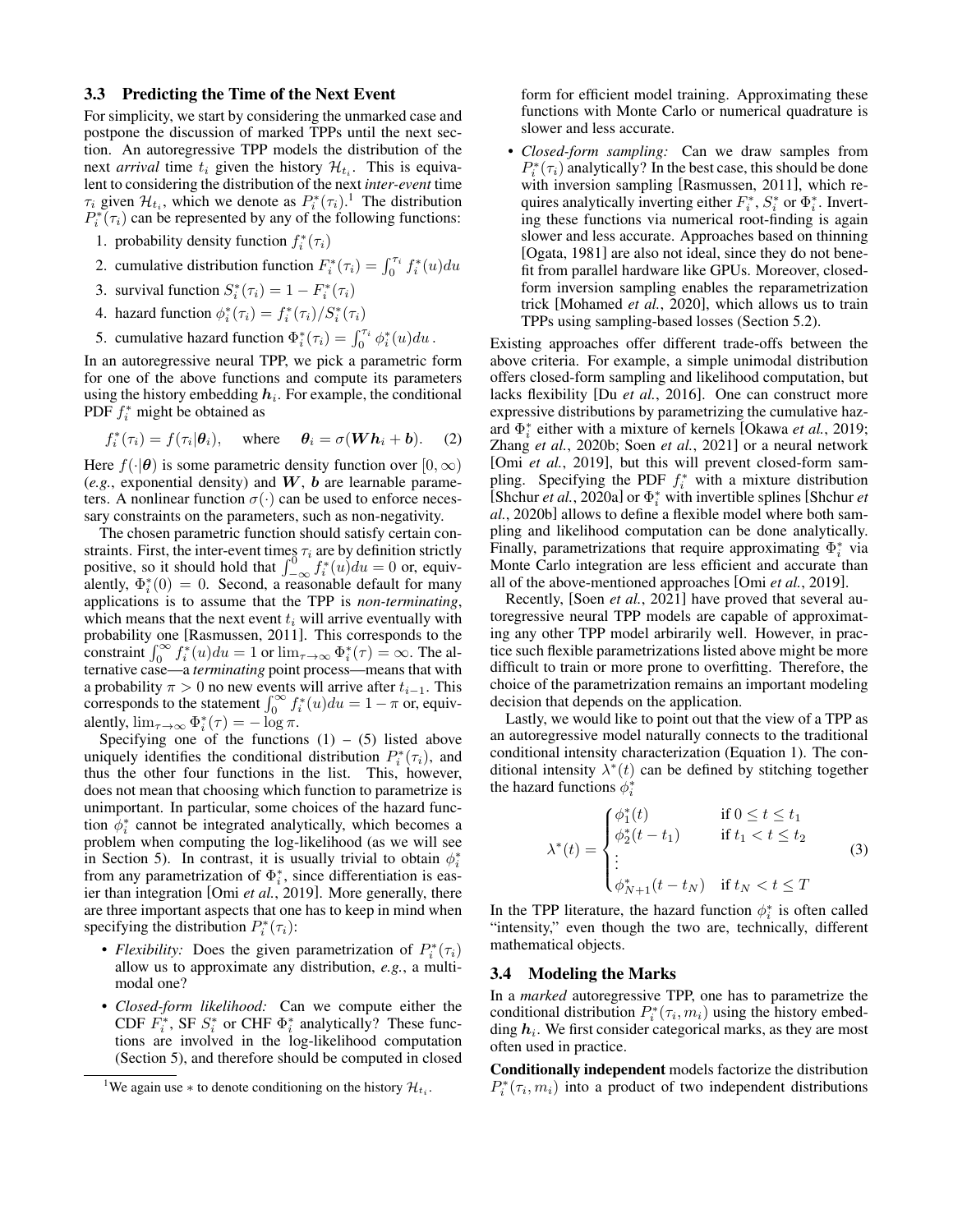$P_i^*(\tau_i)$  and  $P_i^*(m_i)$  that are both parametrized using  $h_i$  [\[Du](#page-7-3) *et al.*[, 2016;](#page-7-3) Xiao *et al.*[, 2017b\]](#page-8-5). The time distribution  $P_i^*(\tau_i)$ can be parametrized using any of the choices described in Section [3.3,](#page-2-1) such as the hazard function  $\phi_i^*(\tau)$ . The mark distribution  $P_i^*(m_i)$  is a categorical distribution with probability mass function  $p_i^*(m_i = k)$ . In this case, the conditional intensity for mark  $k$  is computed as

$$
\lambda_k^*(t) = p_i^*(m_i = k) \cdot \phi_i^*(t - t_{i-1}), \tag{4}
$$

where  $(i-1)$  is the index of the most recent event before time t. Note that if we set  $K = 1$ , we recover the definition of the intensity function from Equation [3.](#page-2-2)

While conditionally independent models require fewer parameters to specify  $P_i^*(\tau_i, m_i)$ , recent works suggest that this simplifying assumption may hurt predictive performance [\[Enguehard](#page-7-7) *et al.*, 2020]. There are two ways to model dependencies between  $\tau_i$  and  $m_i$  that we consider below.

Time conditioned on marks [Zuo *et al.*[, 2020;](#page-8-2) [Enguehard](#page-7-7) *et al.*[, 2020\]](#page-7-7). In this case, we must specify a separate distribution  $P_i^*(\tau_i|m_i = k)$  for each mark  $k \in \{1, ..., K\}$ . Suppose that for each k we represent  $P_i^*(\tau_i|m_i = k)$  with a hazard function  $\phi_{ik}^*(\tau)$ . Then the conditional intensity  $\lambda_k^*(t)$ for mark  $k$  is computed simply as

$$
\lambda_k^*(t) = \phi_{ik}^*(t - t_{i-1}).
$$
\n(5)

It is possible to model the dependencies across marks on a coarser grid in time, which significantly improves the scalability in the number of marks [Türkmen *et al.*, 2019b].

Marks conditioned on time. Here, the inter-event time is distributed according to  $P_i^*(\tau_i)$ , and for each  $\tau$  we need to specify a distribution  $P^*(m_i | \tau_i = \tau)$ . We again assume that the time distribution  $P_i^*(\tau_i)$  is described by a hazard function  $\phi_i^*(\tau)$ , and  $P_i^*(m_i | \tau_i = \tau)$  can be parametrized, *e.g.*, using a Gaussian process [Biloš *et al.*[, 2019\]](#page-6-0). In this case the conditional intensity  $\lambda_k^*(t)$  is computed as

$$
\lambda_k^*(t) = p_i^*(m_i = k | \tau_i = t - t_{i-1}) \cdot \phi_i^*(t - t_{i-1}), \quad (6)
$$

where we used notation analogous to Equation [4.](#page-3-1) The term  $\phi_i^*(t - t_{i-1})$  is often referred to as "ground intensity."

Other mark types. A conditionally independent model can easily handle any type of marks by specifying an appropriate distribution  $P_i^*(m_i)$ . Dependencies between continuous marks and the inter-event time can be incorporated by modeling the joint density  $f_i^*(\tau_i, m_i)$  [Zhu *et al.*[, 2020\]](#page-8-13).

#### <span id="page-3-5"></span>4 Continuous-time State Evolution

Another line of research has studied neural TPPs that operate completely in continuous time. Such models define a leftcontinuous state  $h(t)$  at all times  $t \in [0, T]$ . The state is initialized to some value  $h(0)$ . Then, for each event i the state is updated as

$$
\begin{aligned} \boldsymbol{h}(t_i) &= \text{Evolve}(\boldsymbol{h}(t_{i-1}), t_{i-1}, t_i) \\ \lim_{\varepsilon \to 0} \boldsymbol{h}(t_i + \varepsilon) &= \text{Update}(\boldsymbol{h}(t_i), \boldsymbol{y}_i) \end{aligned} \tag{7}
$$

The Evolve( $h(t_{i-1}), t_{i-1}, t_i)$  procedure evolves the the state continuously over the time interval  $(t_{i-1}, t_i]$  between the

events. Such state evolution can be implemented either via exponential decay [\[Mei and Eisner, 2017\]](#page-7-4) or, more generally, be governed by an ordinary differential equation [\[Rubanova](#page-8-14) *et al.*[, 2019;](#page-8-14) [Jia and Benson, 2019\]](#page-7-11). The Update $(h(t_i), y_i)$ operation performs an instantaneous update to the state, similarly to the recurrent encoder from last section.

<span id="page-3-1"></span>While the above procedure might seem similar to a recurrent model from Section [3.2,](#page-1-2) the continuous-time model uses the state  $h(t)$  differently from the autoregressive model. In a continuous-time model, the state  $h(t)$  is used to directly define the intensity  $\lambda_k^*$  for each mark k as

$$
\lambda_k^*(t) = g_k(\mathbf{h}(t)),\tag{8}
$$

where  $g_k : \mathbb{R}^H \to \mathbb{R}_{>0}$  is a non-linear function that maps the hidden state  $h(t)$  to the value of the conditional intensity for mark  $k$  at time  $t$ . Such function, for example, can be implemented as  $g_k(h(t)) = \text{softplus}(\boldsymbol{w}_k^T h(t))$  or a multilayer perceptron [Chen *et al.*[, 2021b\]](#page-7-12).

To summarize, in a continuous-time state model, the state  $h(t)$  is defined for all  $t \in [0, T]$ , and the intensity  $\lambda_k^*(t)$  at time t depends only on the current state  $h(t)$ . In contrast, in an autogressive model, the discrete-time state  $h_i$  is updated only after an event occurs.. Hence, the state  $h_i$  defines the entire conditional distribution  $P_i^*(\tau_i, m_i)$ , and therefore the intensity  $\lambda_k^*(t)$  in the interval  $(t_i, t_{i+1}]$ .

<span id="page-3-4"></span>Discussion. Continuous-time models have several advantages compared to autoregressive ones. For example, they provide a natural framework for modeling irregularlysampled time series, which is valuable in medical applications [\[Enguehard](#page-7-7) *et al.*, 2020]. By modeling the unobserved attributes as a function of the state  $h(t)$ , it is easy to estimate each attribute at any time t [\[Rubanova](#page-8-14) *et al.*, 2019]. These models are also well-suited for modeling spatio-temporal point processes (*i.e.*, with marks in  $\mathcal{M} = \mathbb{R}^D$ ) [\[Jia and Ben](#page-7-11)[son, 2019;](#page-7-11) Chen *et al.*[, 2021b\]](#page-7-12).

However, this flexibility comes at a cost: evaluating both the state evolution (Equation [7\)](#page-3-2) and the model likelihood (Equation [9\)](#page-3-3) requires numerically approximating intractable integrals. This makes training in continuous-time models slower than for autoregressive ones. Sampling similarly requires numerical approximations.

# <span id="page-3-0"></span>5 Parameter Estimation

#### 5.1 Maximum Likelihood Estimation

Negative log-likelihood (NLL) is the default training objective for both neural and classical TPP models. NLL for a single sequence  $X$  with categorical marks is computed as

<span id="page-3-3"></span>
$$
-\log p(X) = -\sum_{i=1}^{N} \sum_{k=1}^{K} \mathbb{1}(m_i = k) \log \lambda_k^*(t_i) + \sum_{k=1}^{K} \left( \int_0^T \lambda_k^*(u) du \right).
$$
\n(9)

<span id="page-3-2"></span>The log-likelihood can be understood using the following two facts. First, the quantity  $\lambda_k^*(t_i)dt$  corresponds to the probability of observing an event of type  $k$  in the infinitesimal interval  $[t_i, t_i + dt)$  conditioned on the past events  $\mathcal{H}_{t_i}$ .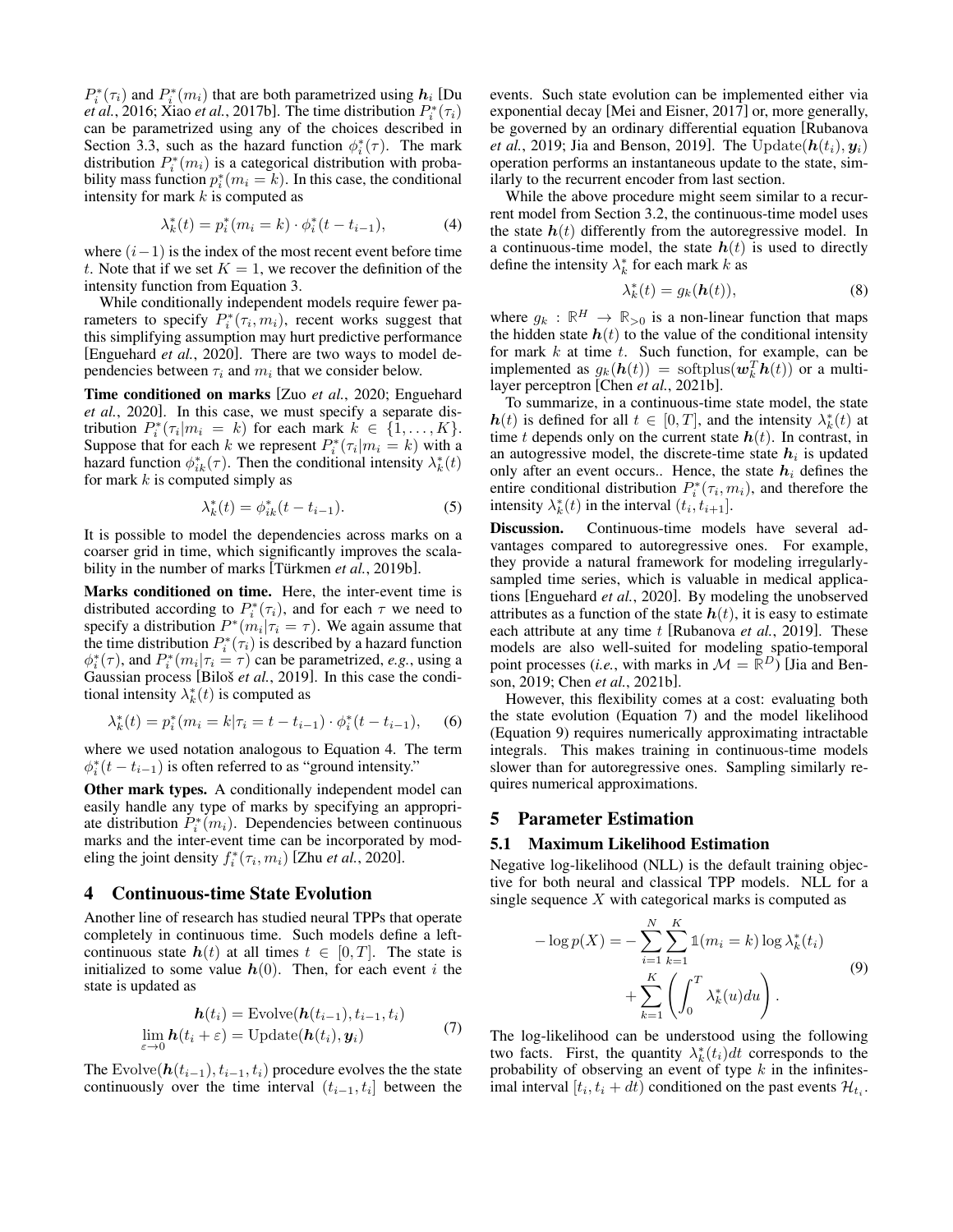Second, we can compute the probability of not observing any events of type k in the rest of the interval  $[0, T]$  as  $\exp\left(-\int_0^T \lambda_k^*(u)du\right)$ . By taking the logarithm, summing these expressions for all events  $(t_i, m_i)$  and event types k, and finally negating, we obtain Equation [9.](#page-3-3)

Computing the NLL for TPPs can sometimes be challenging due to the presence of the integral in the second line of Equation [9.](#page-3-3) One possible solution is to approximate this integral using Monte Carlo integration [\[Mei and Eis](#page-7-4)[ner, 2017\]](#page-7-4) or numerical quadrature [\[Rubanova](#page-8-14) *et al.*, 2019; Zuo *et al.*[, 2020\]](#page-8-2). However, some autoregressive neural TPP models allow us to compute the NLL analytically, which is more accurate and computationally efficient. We demonstrate this using the following example.

Suppose we model  $\tilde{P}_i^*(\tau_i, m_i)$  using the "time conditioned on marks" approach from Section [3.4.](#page-2-3) That is, we specify the distribution  $\hat{P}_i^*(\tau_i|m_i = k)$  for each mark k with a cumulative hazard function  $\Phi_{ik}^*(\tau)$ . By combining Equation [5](#page-3-4) and Equation [9,](#page-3-3) we can rewrite the expression for the NLL as

$$
-\log p(X) = -\sum_{i=1}^{N} \sum_{k=1}^{K} \mathbb{1}(m_i = k) \log \phi_{ik}^*(\tau_i)
$$
  
+ 
$$
\sum_{i=1}^{N+1} \sum_{k=1}^{K} \Phi_{ik}^*(\tau_i).
$$
 (10)

Assuming that our parametrization allows us to compute  $\Phi_{ik}^*(\tau)$  analytically, we are now able to compute the NLL in closed form (without numerical integration). Remember that the hazard function  $\phi_{ik}^*$  can be easily obtained by differentiation as  $\phi_{ik}^*(\tau) = \frac{\partial}{\partial \tau} \Phi_{ik}^*(\tau)$ . Finally, note that the NLL can also be expressed in terms of, *e.g.*, the conditional PDFs  $f_{ik}^*$ or survival functions  $S_{ik}^*$  (Section [3.3\)](#page-2-1).

Evaluating the NLL in Equation [10](#page-4-2) can be still computationally expensive when  $K$ , the number of marks, is extremely large. Several works propose approximations based on noise-contrastive-estimation that can be used in this regime [Guo *et al.*[, 2018;](#page-7-13) Mei *et al.*[, 2020\]](#page-7-14).

**Training.** Usually, we are given a training set  $\mathcal{D}_{\text{train}}$  of sequences that are assumed to be sampled i.i.d. from some unknown data-generating process. The TPP parameters (*e.g.*, weights of the encoder in Section [3\)](#page-1-0) are learned by minimizing the NLL of the sequences in  $\mathcal{D}_{\text{train}}$ . This is typically done with some variant of (stochastic) gradient descent. In practice, the NLL loss is often normalized per sequence, *e.g.*, by the interval length T [\[Enguehard](#page-7-7) *et al.*, 2020]. Importantly, this normalization constant cannot depend on  $X$ , so it would be incorrect to, for example, normalize the NLL by the number of events  $N$  in each sequence. Finally, the i.i.d. assumption is not appropriate for all TPP datasets; [Boyd *et al.*[, 2020\]](#page-6-1) show how to overcome this challenge by learning sequence embeddings.

#### <span id="page-4-1"></span>5.2 Alternatives to MLE

TPPs can be trained using objective functions other than the NLL. Often, these objectives can be expressed as

$$
\mathbb{E}_{X \sim p(X)} \left[ f(X) \right]. \tag{11}
$$

Such sampling-based losses have been used by several approaches for learning generative models from the training sequences. These approaches aim to maximize the similarity between the training sequences in  $\mathcal{D}_{\text{train}}$  and sequences X generated by the TPP model  $p(X)$  using a scoring function  $f(X)$ . Examples include procedures based on Wasserstein distance [Xiao *et al.*[, 2017a\]](#page-8-15), adversarial losses [Yan *[et al.](#page-8-16)*, [2018;](#page-8-16) Wu *et al.*[, 2018\]](#page-8-17) and inverse reinforcement learning [\[Li](#page-7-15) *et al.*[, 2018\]](#page-7-15).

Sometimes, the objective function of the form [\(11\)](#page-4-3) arises naturally based on the application. For instance, in reinforcement learning, a TPP  $p(X)$  defines a stochastic policy and  $f(X)$  is the reward function [\[Upadhyay](#page-8-18) *et al.*, 2018]. When learning with missing data, the missing events  $X$  are sampled from the TPP  $p(X)$ , and  $f(X)$  corresponds to the NLL of the observed events [Gupta *et al.*[, 2021\]](#page-7-16). Finally, in variational inference, the TPP  $p(X)$  defines an approximate posterior and  $f(X)$  is the evidence lower bound (ELBO) [\[Shchur](#page-8-11) *et al.*[, 2020b;](#page-8-11) Chen *et al.*[, 2021a\]](#page-7-17).

<span id="page-4-2"></span>In practice, the gradients of the loss (Equation [11\)](#page-4-3) w.r.t. the model parameters usually cannot be computed analytically and therefore are estimated with Monte Carlo. Earlier works used the score function estimator [\[Upadhyay](#page-8-18) *et al.*, 2018], but modern approaches rely on the more accurate pathwise gradient estimator (also known as the "reparametrization trick") [\[Mohamed](#page-7-9) *et al.*, 2020]. The latter relies on our ability to sample with reparametrization from  $P_i^*(\tau_i, m_i)$ , which again highlights the importance of the chosen parametrization for the conditional distribution, as described in Section [3.3.](#page-2-1)

On a related note, sampling-based losses for TPPs (Equa-tion [11\)](#page-4-3) can be non-differentiable, since  $N$ , the number of events in a sequence, is a discrete random variable. This problem can be solved by deriving a differentiable relaxation to the loss [Shchur *et al.*[, 2020b\]](#page-8-11).

# <span id="page-4-0"></span>6 Applications

The literature on neural TPPs mostly considers their applications in web-related domains, *e.g.*, for modeling user activity on social media. Most existing applications of neural TPPs fall into one of two categories:

- Prediction tasks, where the goal is to predict the time and / or type of future events;
- Structure discovery, where the tasks is to learn dependencies between different event types.

We now discuss these in more detail.

#### 6.1 Prediction

<span id="page-4-3"></span>Prediction is among the key tasks associated with temporal models. In case of a TPP, the goal is usually to predict the times and marks of future events given the history of past events. Such queries can be answered using the conditional distribution  $P_i^*(\tau_i, m_i)$  defined by the neural TPP model. Nearly all papers mentioned in previous sections feature numerical experiments on such prediction tasks. Some works combine elements of neural TPP models (Section [3\)](#page-1-0) with other neural network architectures to solve specific realworld prediction tasks related to event data. We give some examples below.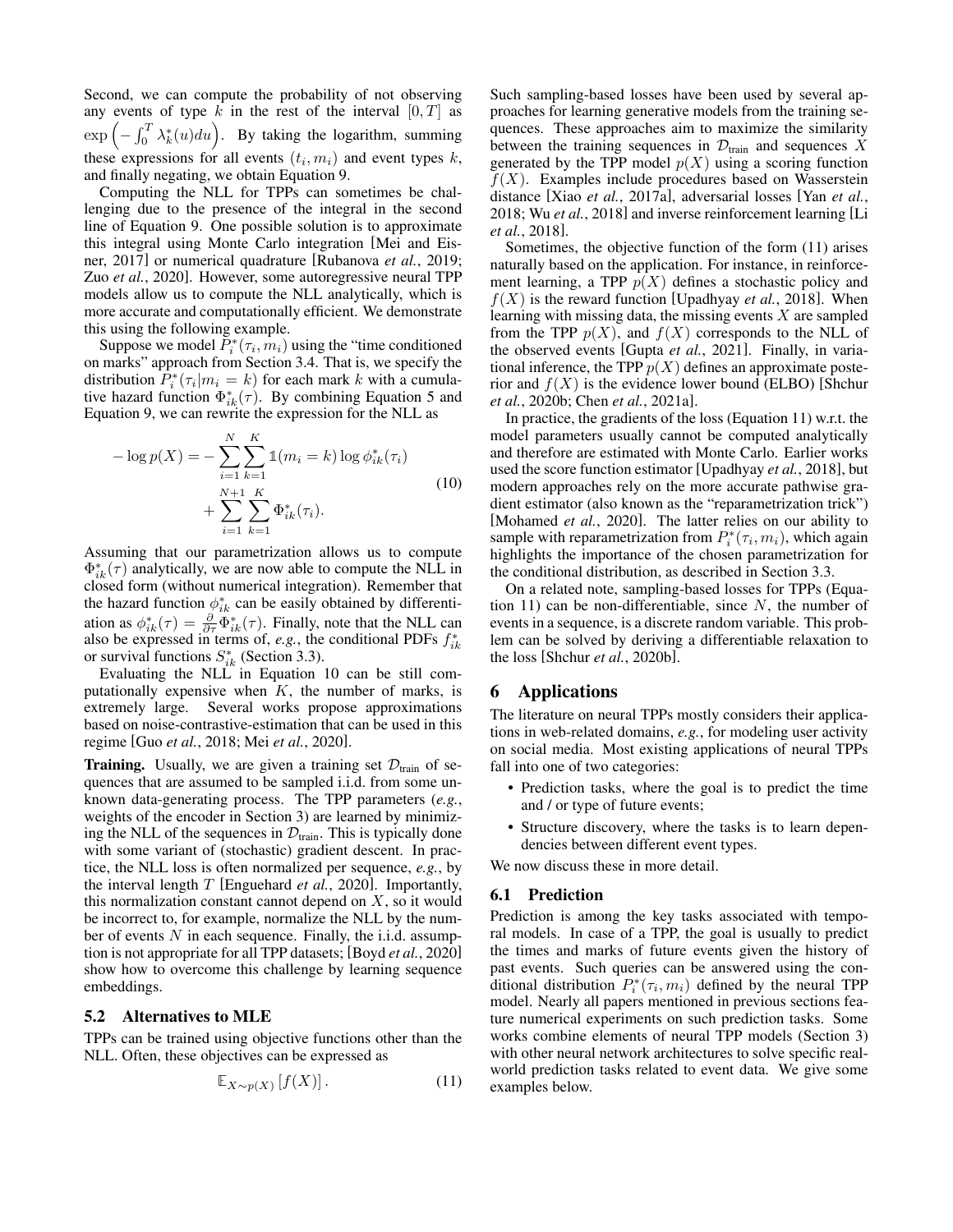Recommender systems are a recent application area for TPPs. Here, the goal is to predict the next most likely purchase event, in terms of both the time of purchase and the type (*i.e.*, item), given a sequence of customer interactions or purchases in the past. Neural TPPs are especially well-suited for this task, as they can learn embeddings for large item sets using neural networks, similar to other neural recommendation models. Moreover, representing the temporal dimension of purchase behavior enables *time-sensitive* recommendations, *e.g.*, used to time promotions. For example, [\[Kumar](#page-7-18) *et al.*, [2019\]](#page-7-18) address the next item prediction problem by embedding the event history to a vector, but are concerned only with predicting the next item type (mark). This approach is extended to a full model of times and events, with a hierarchical RNN model for intra- and inter-session activity represented on different levels, in [\[Vassøy](#page-8-19) *et al.*, 2019].

Another common application of event sequence prediction is within the *human mobility* domain. Here, events are *spatiotemporal*, featuring coordinates in both time and space, potentially along with other marks. Examples include predicting taxi trajectories in a city (*e.g.*, the ECML/PKDD 2015 challenge<sup>[2](#page-5-1)</sup>), or user check-ins on location-based social media. [Yang *et al.*[, 2018\]](#page-8-20) address this task with a full neural TPP, on four different mobility data sets. This extends the approach in DeepMove [Feng *et al.*[, 2018\]](#page-7-19), where the authors similarly use an RNNs to compute embeddings of timestamped sequences, but limit the predictions to the next location alone.

Other applications include clinical event prediction [\[En](#page-7-7)[guehard](#page-7-7) *et al.*, 2020], predicting timestamped sequences of interactions of patients with the health system; human activity prediction for assisted living [Shen *et al.*[, 2018\]](#page-8-21), and demand forecasting in sparse time series [Türkmen *et al.*, 2019a].

### 6.2 Structure Discovery & Modeling Networks

In prediction tasks we are interested in the conditional distributions learned by the model. In contrast, in structure discovery tasks the parameters learned by the model are of interest.

For example, in *latent network discovery* applications we observe event activity generated by  $K$  users, each represented by a categorical mark. The goal is to infer an influence matrix  $\mathbf{A} \in \mathbb{R}^{K \times K}$  that encodes the dependencies between different marks [\[Linderman and Adams, 2014\]](#page-7-20). Here, the entries of A can be interpreted as edge weights in the network. Historically, this task has been addressed using non-neural models such as the Hawkes process [\[Hawkes, 1971\]](#page-7-5). The main advantage of network discovery approaches based on neural TPPs [Zhang *et al.*[, 2021\]](#page-8-23) is their ability to handle more general interaction types.

Learning *Granger causality* is another task that is closely related to the network discovery problem. [\[Eichler](#page-7-21) *et al.*, [2017\]](#page-7-21) and [Achab *et al.*[, 2017\]](#page-6-2) have shown that the influence matrix A of a Hawkes process completely captures the notion of Granger causality in multivariate event sequences. Recently, [Zhang *et al.*[, 2020b\]](#page-8-8) generalized this understanding to neural TPP models, where they used the method of integrated gradients to estimate dependencies between event types, with applications to information diffusion on the web.

Neural TPPs have also been used to model *information diffusion and network evolution* in social networks [\[Trivedi](#page-8-24) *et al.*[, 2019\]](#page-8-24). The DyRep approach by [Trivedi](#page-8-24) *et al.* generalizes an earlier non-neural framework, COEVOLVE, by [\[Fara](#page-7-22)jtabar *et al.*[, 2017\]](#page-7-22). Similarly, Know-Evolve [\[Trivedi](#page-8-25) *et al.*, [2017\]](#page-8-25) models dynamically evolving knowledge graphs with a neural TPP. A related method, DeepHawkes, was developed specifically for modeling item popularity in information cascades [Cao *et al.*[, 2017\]](#page-7-23).

Other applications. Neural TPPs have been featured in works in other research fields and application domains. For instance, [\[Huang](#page-7-24) *et al.*, 2019] proposed an RNN-based Poisson process model for speech recognition. [\[Sharma](#page-8-26) *et al.*, [2018\]](#page-8-26) developed a latent-variable neural TPP method for modeling the behavior of larval zebrafish. Performing inference in the model allowed the authors to detect distinct behavioral patterns in zebrafish activity. Lastly, [\[Upadhyay](#page-8-18) *et al.*[, 2018\]](#page-8-18) showed how to automatically choose timing for interventions in an interactive environment by combining a TPP model with the framework of reinforcement learning.

# <span id="page-5-0"></span>7 Open Challenges

We conclude with a discussion of what, in our opinion, are the main challenges that the field of neural TPPs currently faces.

#### 7.1 Experimental Setup

Lack of standardized experimental setups and high-quality benchmark datasets makes a fair comparison of different neural TPP architectures problematic.

Each neural TPP model consists of multiple components, such as the history encoder and the parametrization of the conditional distributions (Sections [3](#page-1-0) and [4\)](#page-3-5). New architectures often change all these components at once, which makes it hard to pinpoint the source of empirical gains. Carefullydesigned ablation studies are necessary to identify the important design choices and guide the search for better models.

On a related note, the choice of baselines varies greatly across papers. For example, papers proposing autoregressive models (Section [3\)](#page-1-0) rarely compare to continuous-time state models (Section [4\)](#page-3-5), and vice versa. Considering a wider range of baselines is necessary to fairly assess the strengths and weaknesses of different families of approaches.

Finally, it is not clear whether the datasets commonly used in TPP literature actually allow us to find models that will perform better on real-world prediction tasks. In particular, [Enguehard](#page-7-7) *et al.* point out that two popular datasets (MIMIC-II and StackOverflow) can be "solved" by a simple historyindependent baseline. Also, common implicit assumptions, such as treating the training sequences as i.i.d. (Section [5\)](#page-3-0), might not be appropriate for existing datasets.

To conclude, open-sourcing libraries with reference implementations of various baseline methods and collecting large high-quality benchmark datasets are both critical next steps for neural TPP researchers. A recently released library with implementations of some autoregressive models by [\[Engue](#page-7-7)hard *et al.*[, 2020\]](#page-7-7) takes a step in this direction, but, for instance, doesn't include continuous-time state models.

<span id="page-5-1"></span><sup>2</sup> <http://www.geolink.pt/ecmlpkdd2015-challenge/>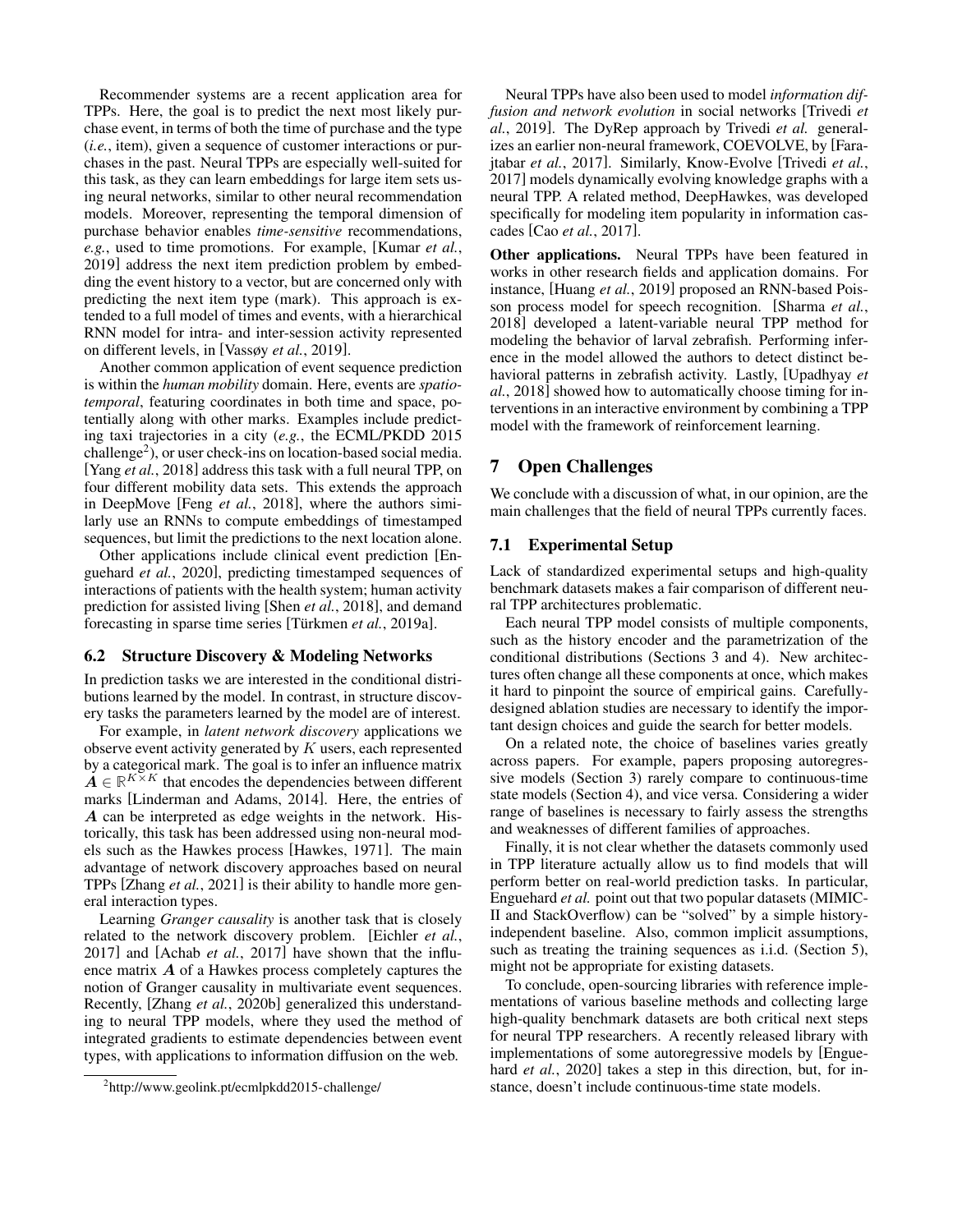#### 7.2 Evaluation Metrics

Many of the metrics commonly used to evaluate TPP models are not well suited for quantifying their predictive performance and have subtle failure modes.

For instance, consider the NLL score (Section [5\)](#page-3-0), one of the most popular metrics for quantifying predictive performance in TPPs. As mentioned in Section [3.4,](#page-2-3) the NLL consists of a continuous component for the time  $t_i$  and a discrete component for the mark  $m_i$ . Therefore, reporting a single NLL score obscures information regarding the model's performance on predicting marks and times separately. For example, the NLL score is affected disproportionately by errors in marks as the number of marks increase. Moreover, the NLL can be "fooled" on datasets where the arrival times  $t_i$ are measured in discrete units, such as seconds—a flexible model can produce an arbitrarily low NLL by placing narrow density "spikes" on these discrete values [Uria *et al.*[, 2013\]](#page-8-27).

More importantly, the NLL is mostly irrelevant as a measure of error in real-world applications—it yields very little insight into model performance from a domain expert's viewpoint. However, other metrics, such as accuracy for the mark prediction, and mean absolute error (MAE) or mean squared error (MSE) for inter-event time prediction are even less suited for evaluating neural TPPs. These metrics measure the quality of a *single* future event prediction, and MAE/MSE only take a *point estimate* of  $\tau_i$  into account. One doesn't need to model the entire distribution over  $\tau_i$  (as done by a TPP) to perform well w.r.t. such metrics. If only single-event predictions are of interest, one could instead use a simple baseline that only models  $P_i^*(m_i)$  or produces a point estimate  $\tau_i^{\text{pred}}$ . This baseline can be trained by directly minimizing absolute or squared error for inter-event times or crossentropy for marks. TPPs are, in contrast, probabilistic models trained with the NLL loss; so comparing them to pointestimate baselines using above metrics is unfair.

The main advantage of neural TPPs compared to simple "point-estimate" methods is their ability to sample entire trajectories of future events. Such probabilistic forecasts capture uncertainty in predictions and are able to answer more complex prediction queries (*e.g.*, "How many events of type  $k_1$ will happen immediately after an event of type  $k_2$ ?"). Probabilistic forecasts are universally preferred to point estimates in the neighboring field of time series modeling [\[Gneiting and](#page-7-25) [Katzfuss, 2014;](#page-7-25) [Alexandrov](#page-6-3) *et al.*, 2020]. A variety of metrics for evaluating the quality of such probabilistic forecasts for (regularly-spaced) time series have been proposed [\[Gneit](#page-7-26)ing *et al.*[, 2008\]](#page-7-26), but they haven't been generalized to marked continuous-time event sequences. Developing metrics that are based on entire sampled event sequences can help us unlock the full potential of neural TPPs and allow us to better compare different models. More generally, we should take advantage of the fact that TPP models learn an entire distribution over trajectories and rethink how these models are applied to prediction tasks.

# 7.3 Applications

While most recent works have focused on developing new architectures for better prediction and structure discovery, other applications of neural TPPs remain largely understudied.

Applications of classical TPPs go beyond the above two tasks. For example, latent-variable TPP models have been used for event clustering [\[Mavroforakis](#page-7-27) *et al.*, 2017; [Xu](#page-8-28) [and Zha, 2017\]](#page-8-28) and change point detection [\[Altieri](#page-6-4) *et al.*, [2015\]](#page-6-4). Other applications include anomaly detection [\[Li](#page-7-28) *et al.*[, 2017\]](#page-7-28), optimal control [\[Zarezade](#page-8-29) *et al.*, 2017; [Tabibian](#page-8-30) *et al.*[, 2019\]](#page-8-30) and fighting the spread of misinformation online [Kim *et al.*[, 2018\]](#page-7-29).

Moreover, most papers on neural TPPs consider datasets originating from the web and related domains, such as recommender systems and knowledge graphs. Meanwhile, traditional application areas for TPPs, like neuroscience, seismology and finance, have not received as much attention. Adapting neural TPPs to these traditional domains requires answering exciting research questions. To name a few, spike trains in neuroscience [\[Aljadeff](#page-6-5) *et al.*, 2016] are characterized by both high numbers of marks (*i.e.*, neurons that are being modeled) and high rates of event occurrence (*i.e.*, firing rates), which requires efficient and scalable models. Applications in seismology usually require interpretable models [\[Bray and](#page-7-30) [Schoenberg, 2013\]](#page-7-30), and financial datasets often contain dependencies between various types of assets that are far more complex than self-excitation, commonly encountered in social networks [Bacry *et al.*[, 2015\]](#page-6-6).

To summarize, considering new tasks and new application domains for neural TPP models is an important and fruitful direction for future work.

### References

- <span id="page-6-2"></span>[Achab *et al.*, 2017] Massil Achab, Emmanuel Bacry, Stéphane Gaiffas, Iacopo Mastromatteo, and Jean-François Muzy. Uncovering causality from multivariate Hawkes integrated cumulants. In *ICML*, 2017.
- <span id="page-6-3"></span>[Alexandrov *et al.*, 2020] Alexander Alexandrov, Konstantinos Benidis, Michael Bohlke-Schneider, Valentin Flunkert, Jan Gasthaus, Tim Januschowski, Danielle C. Maddix, Syama Rangapuram, David Salinas, Jasper Schulz, Lorenzo Stella, Ali Caner Türkmen, and Yuyang Wang. GluonTS: Probabilistic and neural time series modeling in Python. *JMLR*, 21(116), 2020.
- <span id="page-6-5"></span>[Aljadeff *et al.*, 2016] Johnatan Aljadeff, Benjamin J Lansdell, Adrienne L Fairhall, and David Kleinfeld. Analysis of neuronal spike trains, deconstructed. *Neuron*, 91(2), 2016.
- <span id="page-6-4"></span>[Altieri *et al.*, 2015] Linda Altieri, E Marian Scott, Daniela Cocchi, and Janine B Illian. A changepoint analysis of spatio-temporal point processes. *Spatial Statistics*, 2015.
- <span id="page-6-6"></span>[Bacry *et al.*, 2015] Emmanuel Bacry, Iacopo Mastromatteo, and Jean-François Muzy. Hawkes processes in finance. *Market Microstructure and Liquidity*, 1, 2015.
- <span id="page-6-0"></span>[Biloš *et al.*, 2019] Marin Biloš, Bertrand Charpentier, and Stephan Günnemann. Uncertainty on asynchronous time event prediction. *NeurIPS*, 2019.
- <span id="page-6-1"></span>[Boyd *et al.*, 2020] Alex Boyd, Robert Bamler, Stephan Mandt, and Padhraic Smyth. User-dependent neural sequence models for continuous-time event data. *NeurIPS*, 2020.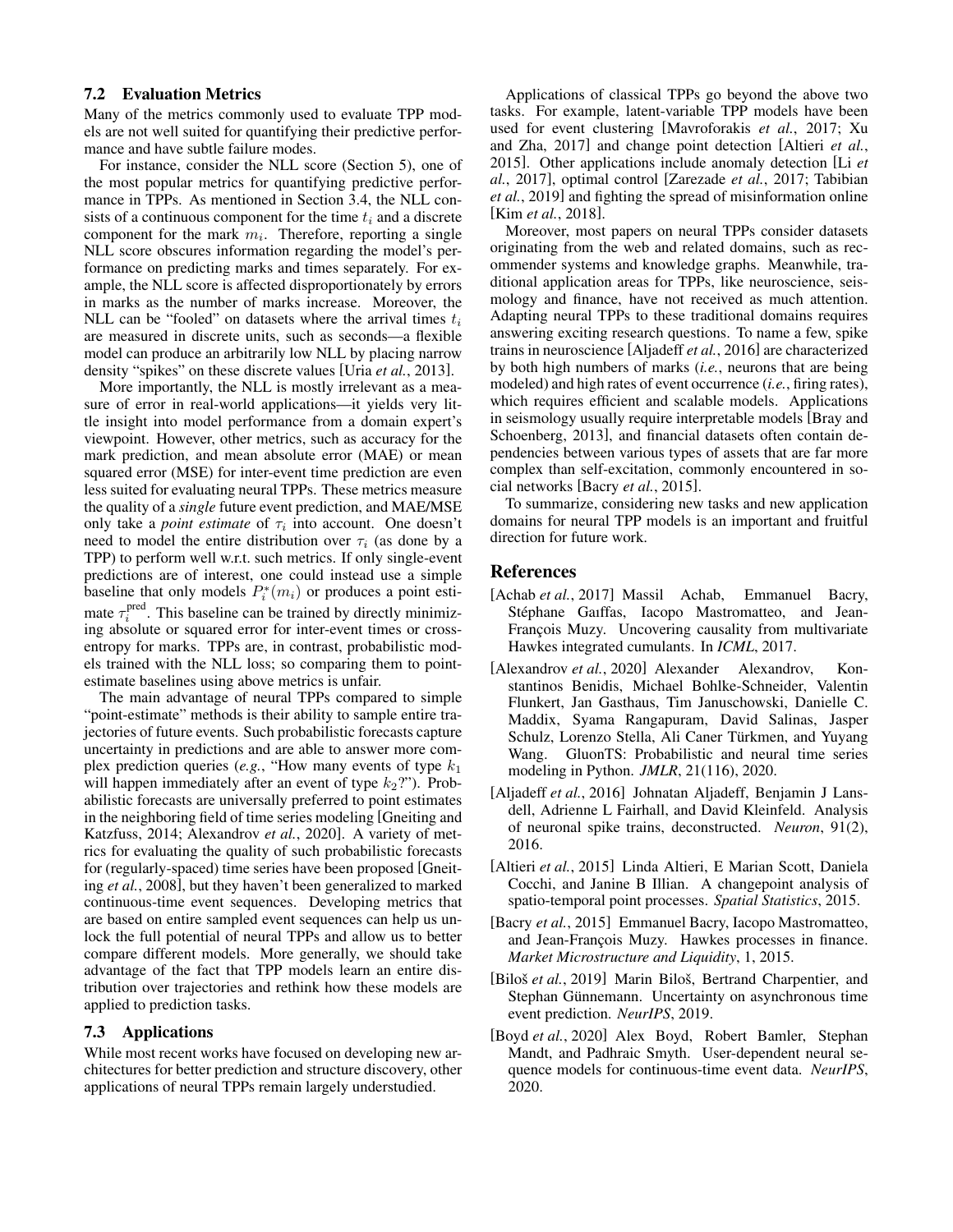- <span id="page-7-30"></span>[Bray and Schoenberg, 2013] Andrew Bray and Frederic Paik Schoenberg. Assessment of point process models for earthquake forecasting. *Statistical science*, 2013.
- <span id="page-7-1"></span>[Brockmeyer *et al.*, 1948] E Brockmeyer, HL Halstrøm, and A Jensen. The life and works of AK Erlang. *Transactions of the Danish Academy of Technical Sciences*, 2, 1948.
- <span id="page-7-23"></span>[Cao *et al.*, 2017] Qi Cao, Huawei Shen, Keting Cen, Wentao Ouyang, and Xueqi Cheng. Deephawkes: Bridging the gap between prediction and understanding of information cascades. In *CIKM*, 2017.
- <span id="page-7-17"></span>[Chen *et al.*, 2021a] Ricky TQ Chen, Brandon Amos, and Maximilian Nickel. Learning neural event functions for ordinary differential equations. *ICLR*, 2021.
- <span id="page-7-12"></span>[Chen *et al.*, 2021b] Ricky TO Chen, Brandon Amos, and Maximilian Nickel. Neural spatio-temporal point processes. *ICLR*, 2021.
- <span id="page-7-2"></span>[Cramér, 1969] Harald Cramér. Historical review of Filip Lundberg's works on risk theory. *Scandinavian Actuarial Journal*, 1969(sup3), 1969.
- <span id="page-7-0"></span>[Daley and Vere-Jones, 2007] Daryl J Daley and David Vere-Jones. *An introduction to the theory of point processes: Volume II: general theory and structure*. 2007.
- <span id="page-7-3"></span>[Du *et al.*, 2016] Nan Du, Hanjun Dai, Rakshit Trivedi, Utkarsh Upadhyay, Manuel Gomez-Rodriguez, and Le Song. Recurrent marked temporal point processes: Embedding event history to vector. In *KDD*, 2016.
- <span id="page-7-21"></span>[Eichler *et al.*, 2017] Michael Eichler, Rainer Dahlhaus, and Johannes Dueck. Graphical modeling for multivariate hawkes processes with nonparametric link functions. *Journal of Time Series Analysis*, 38(2):225–242, 2017.
- <span id="page-7-7"></span>[Enguehard *et al.*, 2020] Joseph Enguehard, Dan Busbridge, Adam Bozson, Claire Woodcock, and Nils Hammerla. Neural temporal point processes for modelling electronic health records. In *Machine Learning for Health*, 2020.
- <span id="page-7-22"></span>[Farajtabar *et al.*, 2017] Mehrdad Farajtabar, Yichen Wang, Manuel Gomez-Rodriguez, Shuang Li, Hongyuan Zha, and Le Song. COEVOLVE: A joint point process model for information diffusion and network evolution. *JMLR*, 18(1), 2017.
- <span id="page-7-19"></span>[Feng *et al.*, 2018] Jie Feng, Yong Li, Chao Zhang, Funing Sun, Fanchao Meng, Ang Guo, and Depeng Jin. Deepmove: Predicting human mobility with attentional recurrent networks. In *WWW*, 2018.
- <span id="page-7-25"></span>[Gneiting and Katzfuss, 2014] Tilmann Gneiting and Matthias Katzfuss. Probabilistic forecasting. *Annual Review of Statistics and Its Application*, 2014.
- <span id="page-7-26"></span>[Gneiting *et al.*, 2008] Tilmann Gneiting, Larissa I Stanberry, Eric P Grimit, Leonhard Held, and Nicholas A Johnson. Assessing probabilistic forecasts of multivariate quantities, with an application to ensemble predictions of surface winds. 2008.
- <span id="page-7-6"></span>[Gomez-Rodriguez and Valera, 2018] Manuel Gomez-Rodriguez and Isabel Valera. Learning with temporal point processes. *Tutorial at ICML*, 2018.
- <span id="page-7-13"></span>[Guo *et al.*, 2018] Ruocheng Guo, Jundong Li, and Huan Liu. INITIATOR: Noise-contrastive estimation for marked temporal point process. In *IJCAI*, 2018.
- <span id="page-7-16"></span>[Gupta *et al.*, 2021] Vinayak Gupta, Srikanta Bedathur, Sourangshu Bhattacharya, and Abir De. Learning temporal point processes with intermittent observations. In *AISTATS*, 2021.
- <span id="page-7-5"></span>[Hawkes, 1971] Alan G Hawkes. Point spectra of some mutually exciting point processes. *Journal of the Royal Statistical Society: Series B*, 33(3), 1971.
- <span id="page-7-24"></span>[Huang *et al.*, 2019] Hengguan Huang, Hao Wang, and Brian Mak. Recurrent Poisson process unit for speech recognition. In *AAAI*, 2019.
- <span id="page-7-11"></span>[Jia and Benson, 2019] Junteng Jia and Austin R Benson. Neural jump stochastic differential equations. *NeurIPS*, 2019.
- <span id="page-7-29"></span>[Kim *et al.*, 2018] Jooyeon Kim, Behzad Tabibian, Alice Oh, Bernhard Schölkopf, and Manuel Gomez-Rodriguez. Leveraging the crowd to detect and reduce the spread of fake news and misinformation. In *WSDM*, 2018.
- <span id="page-7-18"></span>[Kumar *et al.*, 2019] Srijan Kumar, Xikun Zhang, and Jure Leskovec. Predicting dynamic embedding trajectory in temporal interaction networks. In *KDD*, 2019.
- <span id="page-7-28"></span>[Li *et al.*, 2017] Shuang Li, Yao Xie, Mehrdad Farajtabar, Apurv Verma, and Le Song. Detecting changes in dynamic events over networks. *IEEE Transactions on Signal and Information Processing over Networks*, 3(2), 2017.
- <span id="page-7-15"></span>[Li *et al.*, 2018] Shuang Li, Shuai Xiao, Shixiang Zhu, Nan Du, Yao Xie, and Le Song. Learning temporal point processes via reinforcement learning. *NeurIPS*, 2018.
- <span id="page-7-20"></span>[Linderman and Adams, 2014] Scott Linderman and Ryan Adams. Discovering latent network structure in point process data. In *ICML*, 2014.
- <span id="page-7-27"></span>[Mavroforakis *et al.*, 2017] Charalampos Mavroforakis, Isabel Valera, and Manuel Gomez-Rodriguez. Modeling the dynamics of learning activity on the web. In *WWW*, 2017.
- <span id="page-7-4"></span>[Mei and Eisner, 2017] Hongyuan Mei and Jason Eisner. The neural Hawkes process: A neurally self-modulating multivariate point process. *NeurIPS*, 2017.
- <span id="page-7-14"></span>[Mei et al., 2020] Hongyuan Mei, Tom Wan, and Jason Eisner. Noise-contrastive estimation for multivariate point processes. *NeurIPS*, 2020.
- <span id="page-7-9"></span>[Mohamed *et al.*, 2020] Shakir Mohamed, Mihaela Rosca, Michael Figurnov, and Andriy Mnih. Monte carlo gradient estimation in machine learning. *JMLR*, 21(132), 2020.
- <span id="page-7-8"></span>[Ogata, 1981] Yosihiko Ogata. On Lewis' simulation method for point processes. *Transactions on Information Theory*, 27(1), 1981.
- <span id="page-7-10"></span>[Okawa *et al.*, 2019] Maya Okawa, Tomoharu Iwata, Takeshi Kurashima, Yusuke Tanaka, Hiroyuki Toda, and Naonori Ueda. Deep mixture point processes: Spatio-temporal event prediction with rich contextual information. In *KDD*, 2019.